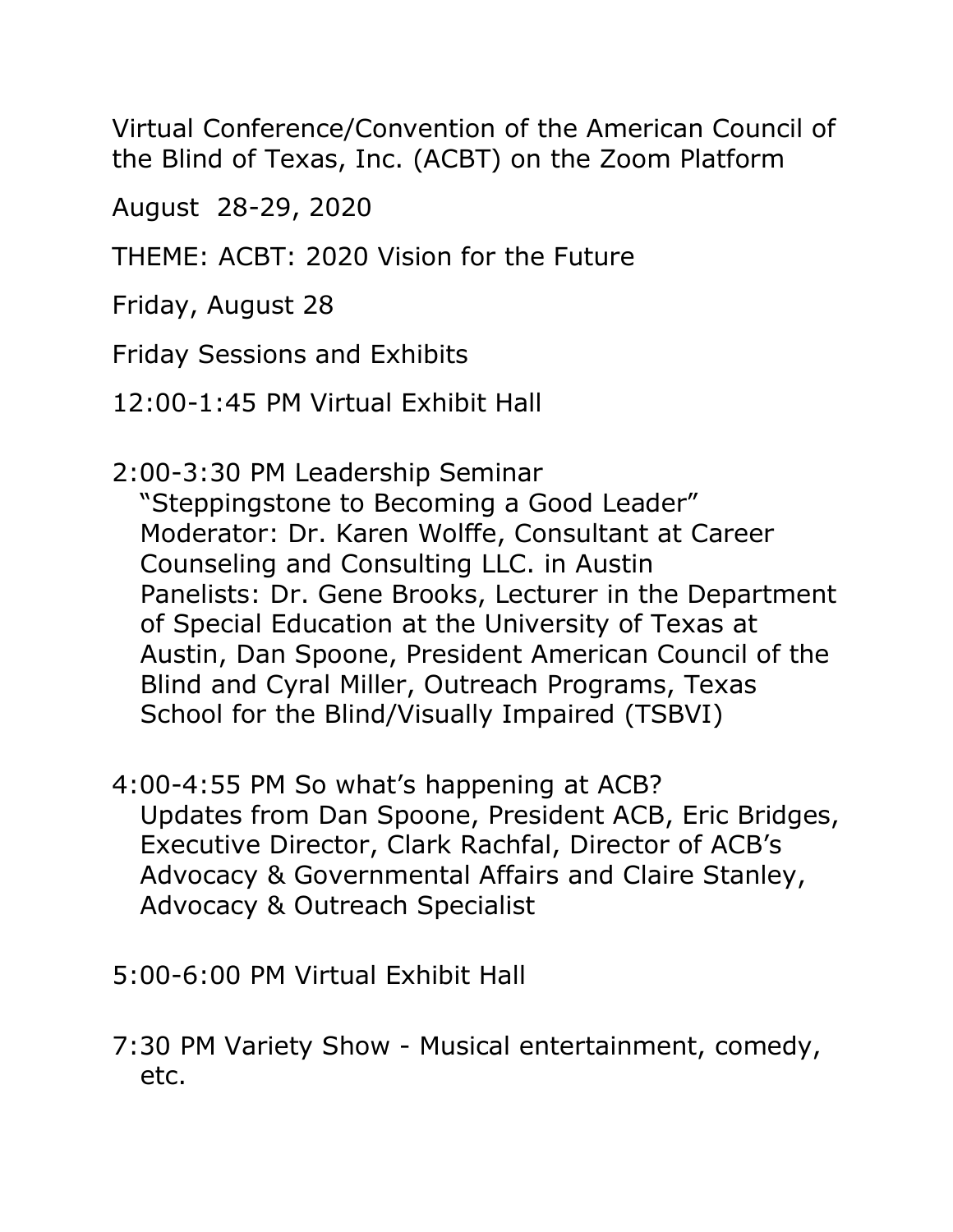Saturday, August 29

Sessions and Exhibits

8:00-9:00 AM Virtual exhibit hall

9:00-9:55 AM TWC

Updates from Texas Workforce Commission (TWC) Presenter: Edward Serna, Executive Director of Texas Workforce Commission

10:30-11:30 AM Advocacy on the Rise Presenters: Dennis Borel, Executive Director of the Coalition of Texans with Disabilities (CTD) and Larry P. Johnson, Advocate, Author & Motivational Speaker

12:00-1:00 PM Virtual Exhibit Hall

1:00-2:15 PM Adjusting to Blindness Facilitator: Diane Yoder, VR Supervisor Texas Workforce Solutions Panelists: Jamie Sibson, Manager of Training Services, Criss Cole Rehabilitation Center (CCRC), Becky Browning, Vocational Rehabilitation Teacher Program Specialist, Texas Workforce Commission, Blind Services Support, Belinda J. Lane, Vocational Rehabilitation Teacher and Braille Program Specialist, Office of Blind Services Support, Texas Workforce Commission, Vocational Rehabilitation Division